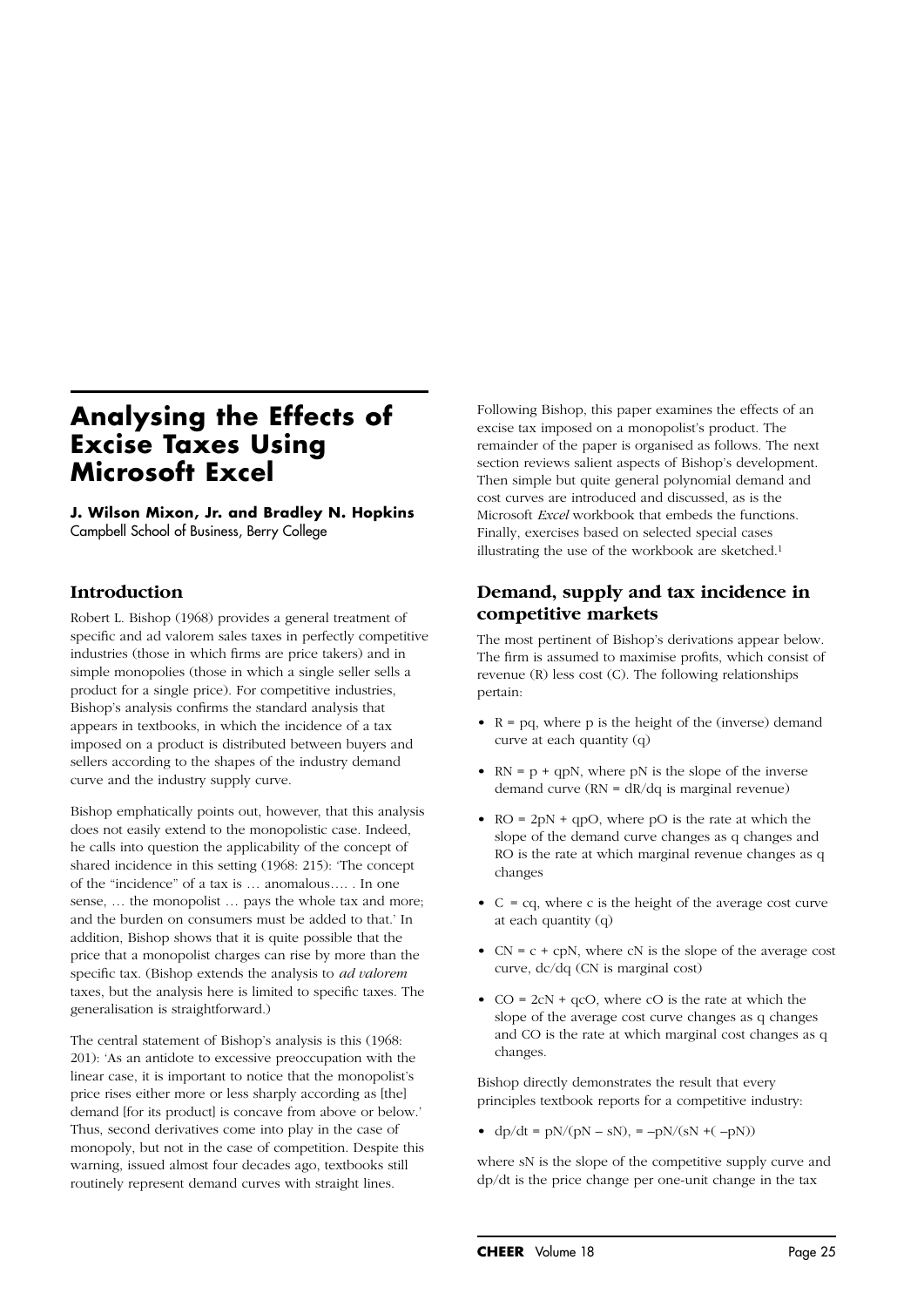rate. From this result one can quickly determine that some commonly-reported results hold:

- dp/dt =  $t/2$  if the elasticity of demand equals that of supply at the equilibrium price in the absence of taxes (Bishop's analysis is in terms of slope, but p and q are the same for both demand and supply so equal slopes imply equal elasticities and *vice versa*)
- if  $dp/dt = t/2$ , then the tax (t) must be equally shared between buyers and sellers in this case
- if  $-pN > sN$  (the absolute value of the inverse demand curve's slope exceeds that of the supply curve), dp/dt > 1 ⁄2 (that is, if the demand curve is less elastic than the supply curve, buyers pay more than  $\frac{1}{2}$  of the tax)
- if  $-pN < sN$  (the absolute value of the inverse demand curve's slope is less than that of the supply curve),  $dp/dt \leq \frac{1}{2}$  (that is, if the demand curve is more elastic than the supply curve, buyers pay more than  $\frac{1}{2}$  of the tax),
- $dp/dt = 0$  if the demand curve is horizontal (all of the tax is absorbed by sellers), and
- $dp/dt = 1$  if the supply curve is horizontal (all of the tax is paid by the buyers).

# **Demand, cost and tax incidence in monopoly markets**

Bishop's treatment of the competitive market reveals no surprises. Results typically shown in textbooks are demonstrated in a concise fashion. The main point of Bishop's analysis, and the focus of all that follows here, is that the results are much more problematic when the seller faces a downward-sloping demand for its product. In these cases, the curvature of both the demand curve and the average cost curve can affect the way that a tax increase is shared between buyers and the seller.

Now the effect of the tax on price is as follows:

•  $dp/dt = pN/(RO - CO)$ 

which can be shown to be positive because pN is negative and RN (marginal revenue) must cut CN (marginal cost) from above (so  $RO < CO$  at the quantity for which  $RN =$ CN. (Otherwise, RN would come to exceed CN as quantity increases, so the firm cannot be at its profit-maximizing quantity.)

Bishop shows that for the special case of linear demand and cost curves, a result very much like that of the competitive case occurs:

• 
$$
dp/dt = pN/(2(pN - cN)).
$$

Here  $pN < 0$ , and  $cN < 0$ , so dp/dt is indeed positive. Furthermore,  $dp/dt$  is less than 1.0. If  $cN = 0$ , then  $dp/dt =$  $\frac{1}{2}$ . If cN > 0 (a more likely case), dp/dt <  $\frac{1}{2}$ . The reason is that, in this case the reduction in quantity causes the level of the firm's marginal cost to fall (movement along the MC curve). If the average cost curve slopes downward over the relevant range, dp/dt can exceed 1.0 (the price can rise

by more than the excise tax). This happens when the absolute value of the average cost curve's slope is between one-half the demand curve's slope and the value of its slope. Such a steep slope for the average cost curve seems unlikely, but cannot be ruled out theoretically.

The main point of Bishop's development is that dp/dt can exceed 1.0 even if the marginal cost curve is not downward sloping, and that outcome is a function of the curvature of the demand curve. Bishop says:

'As an antidote to an excessive preoccupation with the linear case, … notice that the monopolist rises either more or less sharply according as [the demand curve] is concave from above or below. In general, … the effect depends on the slope of the AR [demand curve] relative to the difference in the slopes of the MR and MC. … This the fundamental difference between the monopolistic and competitive cases: the effect under competition depends solely on the first derivatives [slopes] of the demand and supply functions, but under monopoly it depends not only on the first derivatives of AR and MC but also on the second derivative of AR [pO]. Even with constant MC, it is … possible for a specific tax to increase the monopolist's price by more than the tax. This will be so whenever AR is more sharply downward sloping than MR… . In other words, dp/dt is greater than unity when the demand curve's upward concavity is strong enough… (1968: 200).

# **The model**

Exploring the configurations suggested by Bishop requires a specific model of demand and cost. The model outlined below is sufficiently flexible to address the questions at hand. The general forms for the demand and cost functions are these:

$$
p = \alpha + \beta q - \gamma q^{\mu} \tag{1}
$$

and

$$
c = \lambda + \delta q^{-\varepsilon} + \kappa q^{\nu} \tag{2}
$$

Equation (1) is the inverse demand curve, showing willingness to pay. Equation (2) describes the average cost curve. These functional forms are general enough to generate curves with varying curvature characteristics. They include the following important special cases:

- linear demand curve:  $\rho = 0$  and  $\mu = 1$  ( $p = \alpha + \gamma q$ )
- constant-price-elasticity demand curve:  $\alpha = g = 0$ ; in this case, the elasticity of demand is  $1/p$  (p =  $\beta q \rightarrow p$ )
- constant unit cost (horizontal marginal cost = average cost):  $\delta = \kappa = 0$  (c =  $\lambda$ ).

The model is put to work in an *Excel* workbook. The workbook shows the equilibrium value in the absence of a tax. It also shows, in a separate sheet, the optimal value and calculates the deadweight loss that results from the monopolists' production of a quantity below the one for which CN = p. This second sheet becomes important in considering the losses due to the imposition of a tax. The results of imposing a tax on a monopolist are shown in a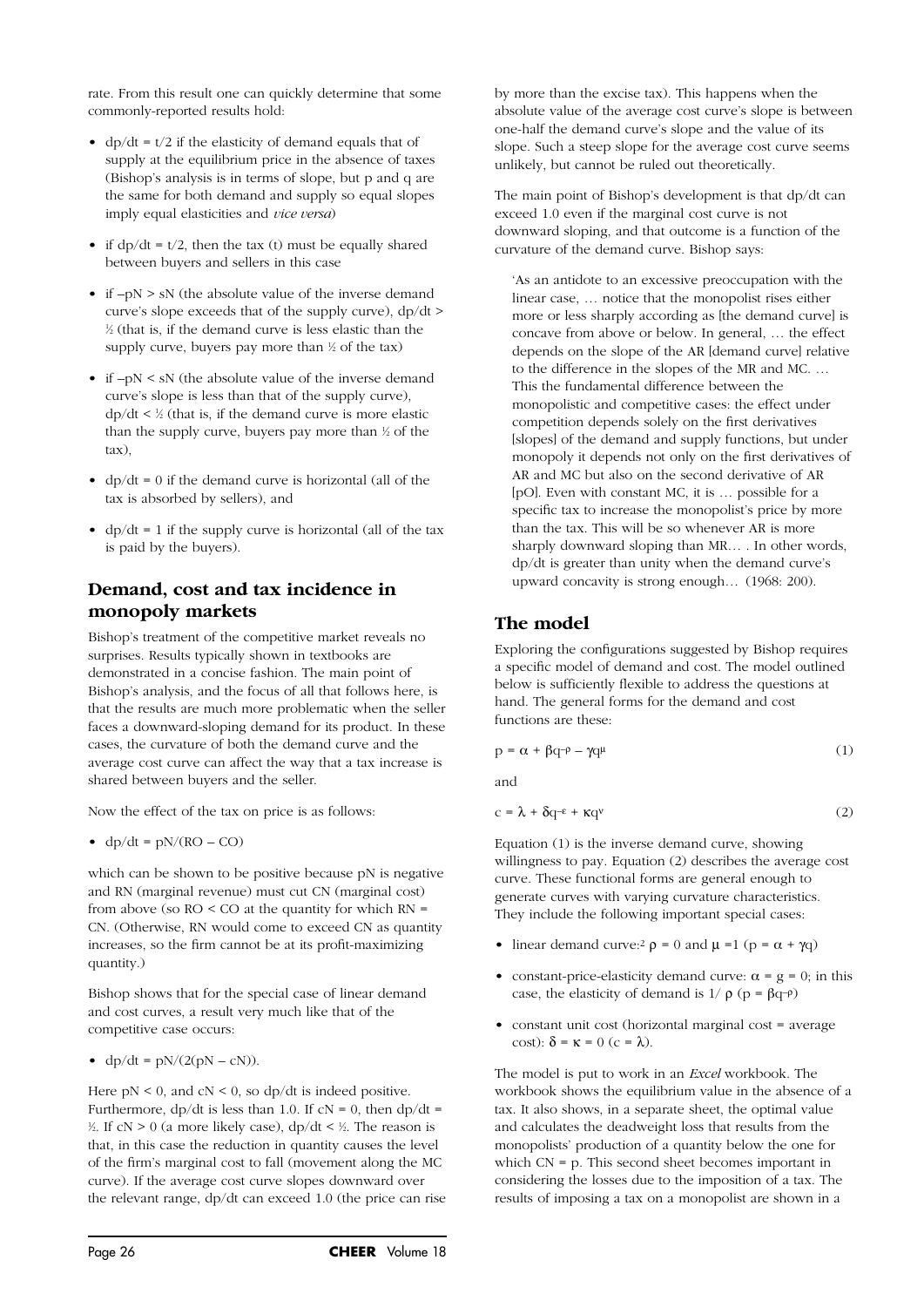

Figure 1. Illustrative example

third sheet. Each sheet requires the discovery of a value that optimises some function. In the first sheet, the optimising condition is that RN = CN, the profitmaximizing rule for the monopolist in the absence of a tax. In the second sheet the optimising condition is that p = CN, the condition for efficient resource allocation. Finally, in the third sheet the optimising condition is that  $RN = CN + t$ , where t is the per-unit tax rate.

#### *Equilibrium, no tax*

Figure 1 shows the results of implementing Solver given one set of parameter values. We selected these values intentionally to provide a 'reasonable-looking' demand curve (downward-sloping and without obvious curvature anomalies) that, nonetheless, generates a price rise in response to a specific tax that exceeds the tax rate. Along with the graph, Figure 1 shows the critical values for evaluating the effect of an excise tax on the price. Of immediate interest is the last entry, dp/dt = 2.543469252. This implies that a tax of \$1 will result in a price increase of about \$2.54.

*Excel's* Solver is required to find the quantity that minimises the absolute difference between marginal revenue (MR) and marginal cost (MC). The table reports the average value of MR and MC as well as each separately. In fact, the two are so close that the difference (0.0000001865) does not appear in the tabled values of MR and MC (RN and CN). To see why the problem must be solved numerically rather than analytically, consider the determination of q\*, the profit-maximizing quantity. The marginal revenue and marginal cost functions are as follows:

$$
MR = \alpha + (1 - \rho)\beta q^{-\rho} - (\mu + 1)\gamma q^{\mu}
$$
 (3)

and

$$
MC = \lambda + (1 - \varepsilon)\delta q^{-\varepsilon} + (v + 1)\kappa q^v \tag{4}
$$

One cannot simply set MR = MC and solve for q because the polynomial resulting from the equality may be of any order.

#### *Efficiency*

As does Bishop, this paper focuses mainly on price but also addresses the question of efficiency. Accordingly, once the demand and cost curves are specified and the equilibrium values are determined, the user is invited to examine a second sheet to see the implications of monopoly for efficiency. In this case, the efficient quantity is 8.24 units rather than the equilibrium value of 3.68 units. The deadweight loss associated with monopoly is \$6,497.72. To get a sense of how large the deadweight loss is, consider that the equilibrium expenditure on this good is about \$3861.67\*3.6768 or \$14,198.59. That is, the deadweight loss is almost one-half as large as spending. We emphasise that the demand curve is not necessarily representative.

#### *Equilibrium, with tax*

We now turn to the effect of imposing an excise tax on this good. The output from the first sheet predicts that the price will rise by about \$2.54 per \$1.00 tax. In fact, the rise is a bit larger, \$3.065 per \$1.00 when a \$200 per-unit tax is imposed. Also of note is the size of the added deadweight loss (DWL) when the tax is imposed. The addition to DWL is \$2,109.81, over three times the amount of tax revenue raised, \$605.89. Thus it costs the private sector \$605.89 + \$2,109.81 or \$2,715.70 to deliver \$605.89 to the government. This is a striking example of what Bishop means when he says (1968: 105):

'The concept of the "incidence" of the tax as between the consumers and the monopolistic producer is even more anomalous than in the competitive case, because of the intensified deadweight loss. In one case, … the monopolist … pays the whole tax and more; and the burden on consumers must then be added to that. With so much deadweight loss, there does not seem to be any meaningful way of saying what fractions of the tax are paid by consumers and producers.'

### **Exercises**

Once the model has been reviewed, the workbook allows the user to specify values and examine their implications for the impact of a specific tax. We provide values for five cases:

- Linear demand curve. The user is invited to confirm the textbook findings regarding the sharing of the tax between seller and buyers. Two exercises are provided. The first retains the U-shaped average cost curve shown in Figure 1. In the second, the case of  $AC = MC =$ constant is examined. The user confirms that the monopoly quantity is one-half the efficient quantity and that the price rises by one-half as much as the tax.
- Constant-elasticity demand curve. The user sees that in this case, if the marginal cost curve is horizontal the firm engages in a type of mark-up pricing and, as shown by Mixon (1986) the price rises by more than the tax.
- Upward-sloping MR curve. Economists offer both theoretical and empirical reasons to expect that virtually all demand curves are downward sloping. Textbook representations of demand curves and marginal revenue curves typically show the latter below the former and downward sloping as well. A downward-sloping demand curve need not, however, imply a downwardsloping marginal revenue curve. Formby, Layson and